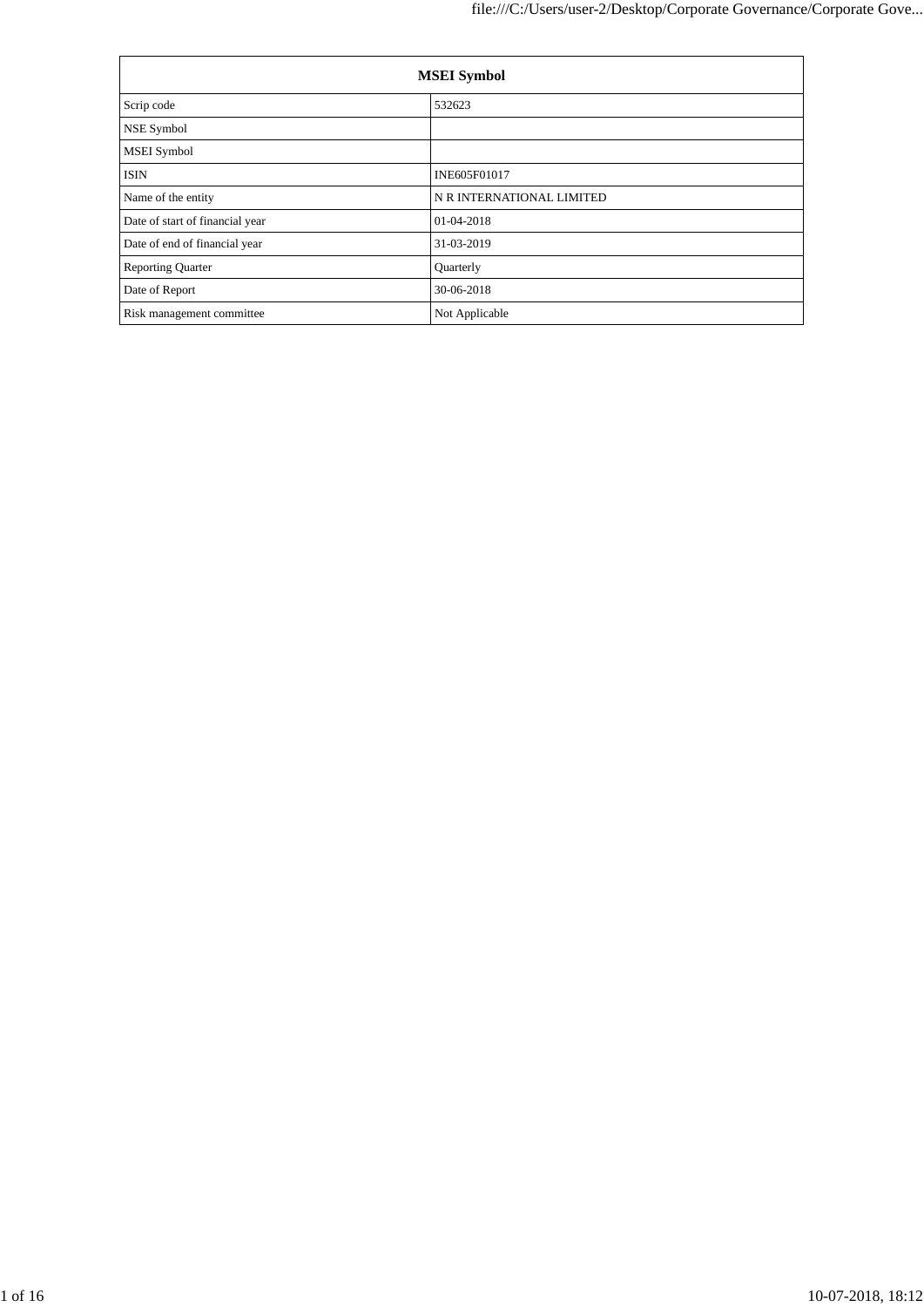|                | <b>Annexure I</b>                                                    |                                                  |            |            |                                                                                      |                               |                               |                                                                |                      |                                                           |                                                                                                                                                    |                                                                                                                                                                          |                                                                                                                                                                                                               |                                      |                                             |
|----------------|----------------------------------------------------------------------|--------------------------------------------------|------------|------------|--------------------------------------------------------------------------------------|-------------------------------|-------------------------------|----------------------------------------------------------------|----------------------|-----------------------------------------------------------|----------------------------------------------------------------------------------------------------------------------------------------------------|--------------------------------------------------------------------------------------------------------------------------------------------------------------------------|---------------------------------------------------------------------------------------------------------------------------------------------------------------------------------------------------------------|--------------------------------------|---------------------------------------------|
|                |                                                                      |                                                  |            |            |                                                                                      |                               |                               | Annexure I to be submitted by listed entity on quarterly basis |                      |                                                           |                                                                                                                                                    |                                                                                                                                                                          |                                                                                                                                                                                                               |                                      |                                             |
|                | I. Composition of Board of Directors                                 |                                                  |            |            |                                                                                      |                               |                               |                                                                |                      |                                                           |                                                                                                                                                    |                                                                                                                                                                          |                                                                                                                                                                                                               |                                      |                                             |
|                | Disclosure of notes on composition of board of directors explanatory |                                                  |            |            |                                                                                      |                               |                               |                                                                |                      |                                                           |                                                                                                                                                    |                                                                                                                                                                          |                                                                                                                                                                                                               |                                      |                                             |
|                |                                                                      |                                                  |            |            | Is there any change in information of board of directors compare to previous quarter |                               |                               |                                                                |                      |                                                           |                                                                                                                                                    |                                                                                                                                                                          |                                                                                                                                                                                                               |                                      |                                             |
| Sr             | Title<br>(Mr)<br>Ms)                                                 | Name of the<br>Director                          | PAN        | <b>DIN</b> | Category 1<br>of directors                                                           | Category<br>2 of<br>directors | Category<br>3 of<br>directors | Date of<br>appointment<br>in the<br>current term               | Date of<br>cessation | Tenure<br>$_{\mathrm{of}}$<br>director<br>(in)<br>months) | No of<br>Directorship<br>in listed<br>entities<br>including<br>this listed<br>entity (Refer<br>Regulation<br>$25(1)$ of<br>Listing<br>Regulations) | Number of<br>memberships<br>in Audit/<br>Stakeholder<br>Committee(s)<br>including this<br>listed entity<br>(Refer<br>Regulation<br>$26(1)$ of<br>Listing<br>Regulations) | No of post<br>of<br>Chairperson<br>in Audit/<br>Stakeholder<br>Committee<br>held in<br>listed<br>entities<br>including<br>this listed<br>entity (Refer<br>Regulation<br>$26(1)$ of<br>Listing<br>Regulations) | Notes for<br>not<br>providing<br>PAN | Notes for<br>not<br>providing<br>$\rm{DIN}$ |
| $\mathbf{1}$   | Mr                                                                   | <b>NIRMAL</b><br><b>MODI</b>                     | AETPM2635L | 00268371   | Executive<br>Director                                                                | Not<br>Applicable             | MD                            | 10-05-2017                                                     |                      |                                                           | 1                                                                                                                                                  | $\mathbf{1}$                                                                                                                                                             | $\boldsymbol{0}$                                                                                                                                                                                              |                                      |                                             |
| $\mathbf{2}$   | Mr                                                                   | <b>DEEPAK</b><br><b>AGARWAL</b>                  | ADBPA0886G | 00268483   | Non-<br>Executive -<br>Non<br>Independent<br>Director                                | Not<br>Applicable             |                               | 01-10-2015                                                     | 27-06-2018           |                                                           |                                                                                                                                                    | $\mathbf{0}$                                                                                                                                                             | $\mathbf{0}$                                                                                                                                                                                                  |                                      |                                             |
| 3              | Mr                                                                   | <b>VINOD</b><br><b>KUMAR</b><br><b>SRIVASTAV</b> | BCJPS2578D | 00271649   | Non-<br>Executive -<br>Independent<br>Director                                       | Not<br>Applicable             |                               | 01-04-2014                                                     |                      | 51                                                        | 1                                                                                                                                                  | $\overline{c}$                                                                                                                                                           | 1                                                                                                                                                                                                             |                                      |                                             |
| $\overline{4}$ | Mr                                                                   | <b>RAJENDRA</b><br><b>SINGH</b>                  | ASRPS4259C | 01251074   | Non-<br>Executive -<br>Independent<br>Director                                       | Not<br>Applicable             |                               | 24-03-2015                                                     |                      | 39                                                        |                                                                                                                                                    | $\overline{c}$                                                                                                                                                           | $\mathbf{0}$                                                                                                                                                                                                  |                                      |                                             |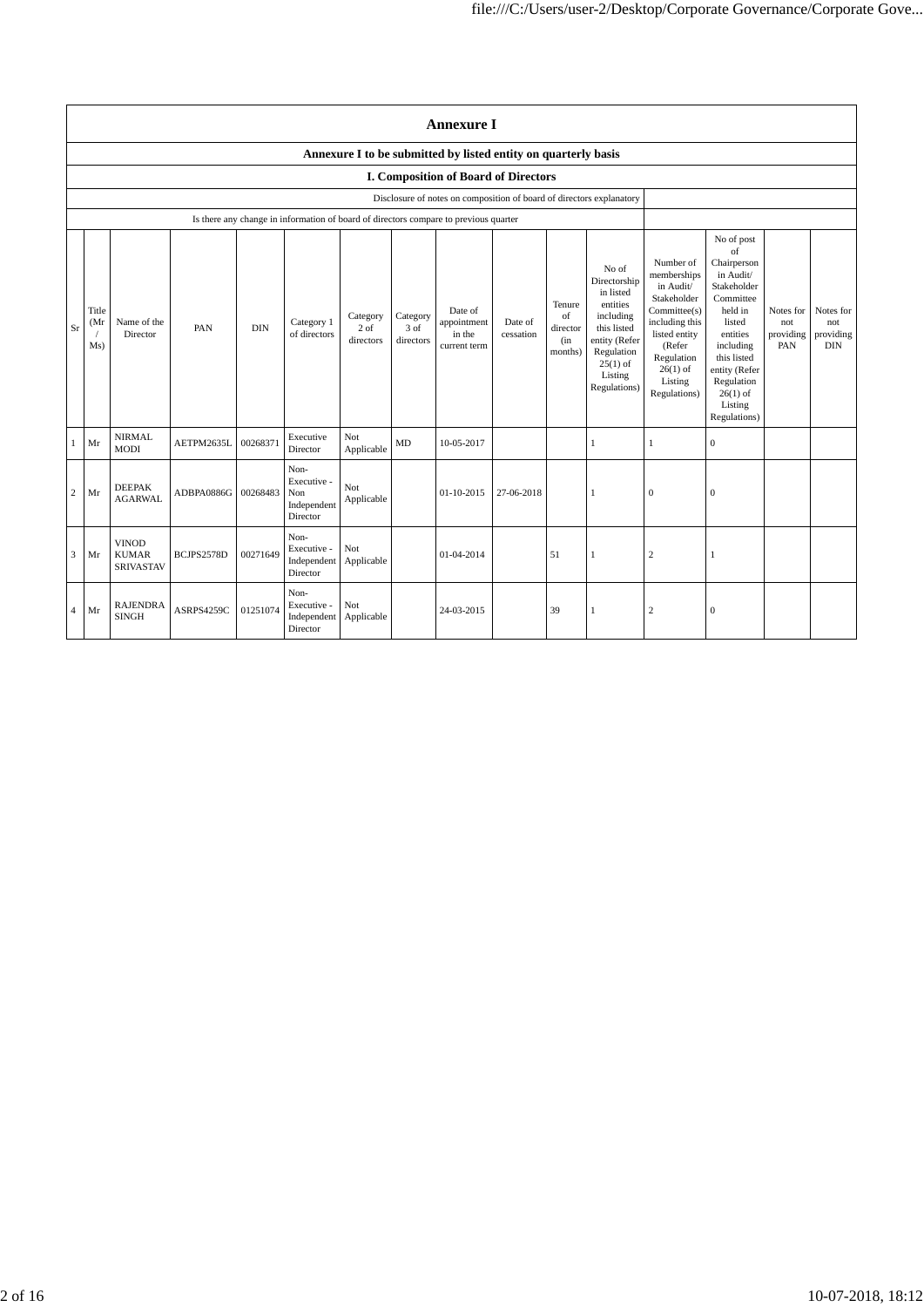|    | <b>Annexure I</b>    |                                |            |            |                                                |                                       |                               |                                                                |                      |                                            |                                                                                                                                                    |                                                                                                                                                                          |                                                                                                                                                                                                               |                                      |                                             |
|----|----------------------|--------------------------------|------------|------------|------------------------------------------------|---------------------------------------|-------------------------------|----------------------------------------------------------------|----------------------|--------------------------------------------|----------------------------------------------------------------------------------------------------------------------------------------------------|--------------------------------------------------------------------------------------------------------------------------------------------------------------------------|---------------------------------------------------------------------------------------------------------------------------------------------------------------------------------------------------------------|--------------------------------------|---------------------------------------------|
|    |                      |                                |            |            |                                                |                                       |                               | Annexure I to be submitted by listed entity on quarterly basis |                      |                                            |                                                                                                                                                    |                                                                                                                                                                          |                                                                                                                                                                                                               |                                      |                                             |
|    |                      |                                |            |            |                                                |                                       |                               | I. Composition of Board of Directors                           |                      |                                            |                                                                                                                                                    |                                                                                                                                                                          |                                                                                                                                                                                                               |                                      |                                             |
| Sr | Title<br>(Mr)<br>Ms) | Name of the<br>Director        | PAN        | <b>DIN</b> | Category 1<br>of directors                     | Category 2<br>of directors            | Category<br>3 of<br>directors | Date of<br>appointment<br>in the<br>current term               | Date of<br>cessation | Tenure<br>of<br>director<br>(in<br>months) | No of<br>Directorship<br>in listed<br>entities<br>including<br>this listed<br>entity (Refer<br>Regulation<br>$25(1)$ of<br>Listing<br>Regulations) | Number of<br>memberships<br>in Audit/<br>Stakeholder<br>Committee(s)<br>including this<br>listed entity<br>(Refer<br>Regulation<br>$26(1)$ of<br>Listing<br>Regulations) | No of post<br>of<br>Chairperson<br>in Audit/<br>Stakeholder<br>Committee<br>held in<br>listed<br>entities<br>including<br>this listed<br>entity (Refer<br>Regulation<br>$26(1)$ of<br>Listing<br>Regulations) | Notes for<br>not<br>providing<br>PAN | Notes for<br>not<br>providing<br><b>DIN</b> |
| 5  | Mrs                  | <b>SANGEETA</b><br><b>MODI</b> | ADNPM2410L | 01963973   | Executive<br>Director                          | Chairperson<br>related to<br>Promoter |                               | 10-05-2017                                                     |                      |                                            |                                                                                                                                                    | $\mathbf{0}$                                                                                                                                                             | $\mathbf{0}$                                                                                                                                                                                                  |                                      |                                             |
| 6  | Mrs                  | <b>AMITA</b><br><b>AGARWAL</b> | AVEPA8569R | 07091100   | Non-<br>Executive -<br>Independent<br>Director | Not<br>Applicable                     |                               | 24-03-2017                                                     | 27-06-2018 39        |                                            |                                                                                                                                                    | 1                                                                                                                                                                        |                                                                                                                                                                                                               |                                      |                                             |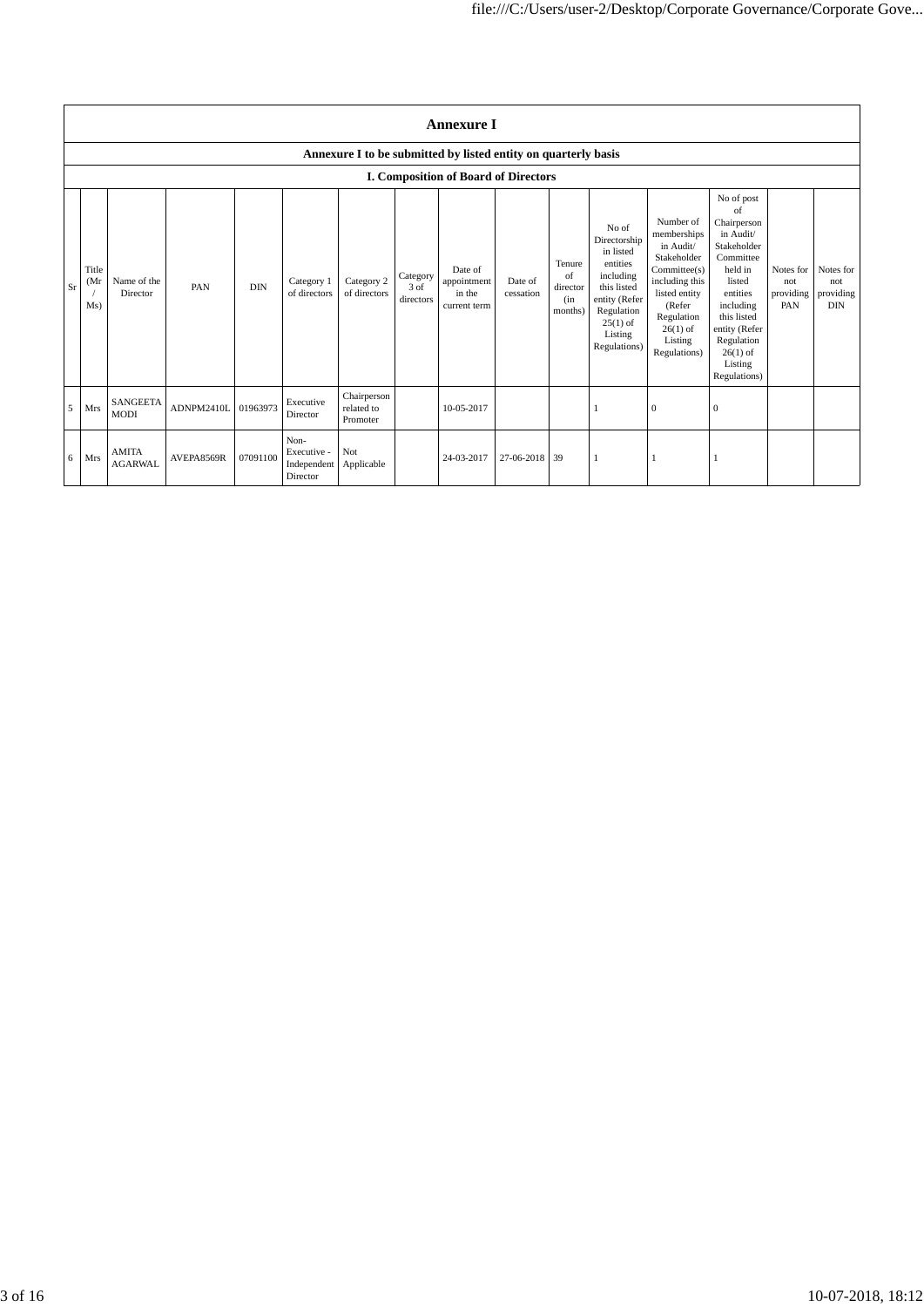|    | <b>Audit Committee Details</b> |                              |                                      |                         |                |  |  |  |  |  |
|----|--------------------------------|------------------------------|--------------------------------------|-------------------------|----------------|--|--|--|--|--|
| Sr | DIN Number                     | Name of Committee members    | Category 1 of directors              | Category 2 of directors | <b>Remarks</b> |  |  |  |  |  |
|    | 07091100                       | <b>AMITA AGARWAL</b>         | Non-Executive - Independent Director | Chairperson             |                |  |  |  |  |  |
|    | 00271649                       | <b>VINDO KUMAR SRIVASTAV</b> | Non-Executive - Independent Director | Member                  |                |  |  |  |  |  |
|    | 01251074                       | RAJENDRA SINGH               | Non-Executive - Independent Director | Member                  |                |  |  |  |  |  |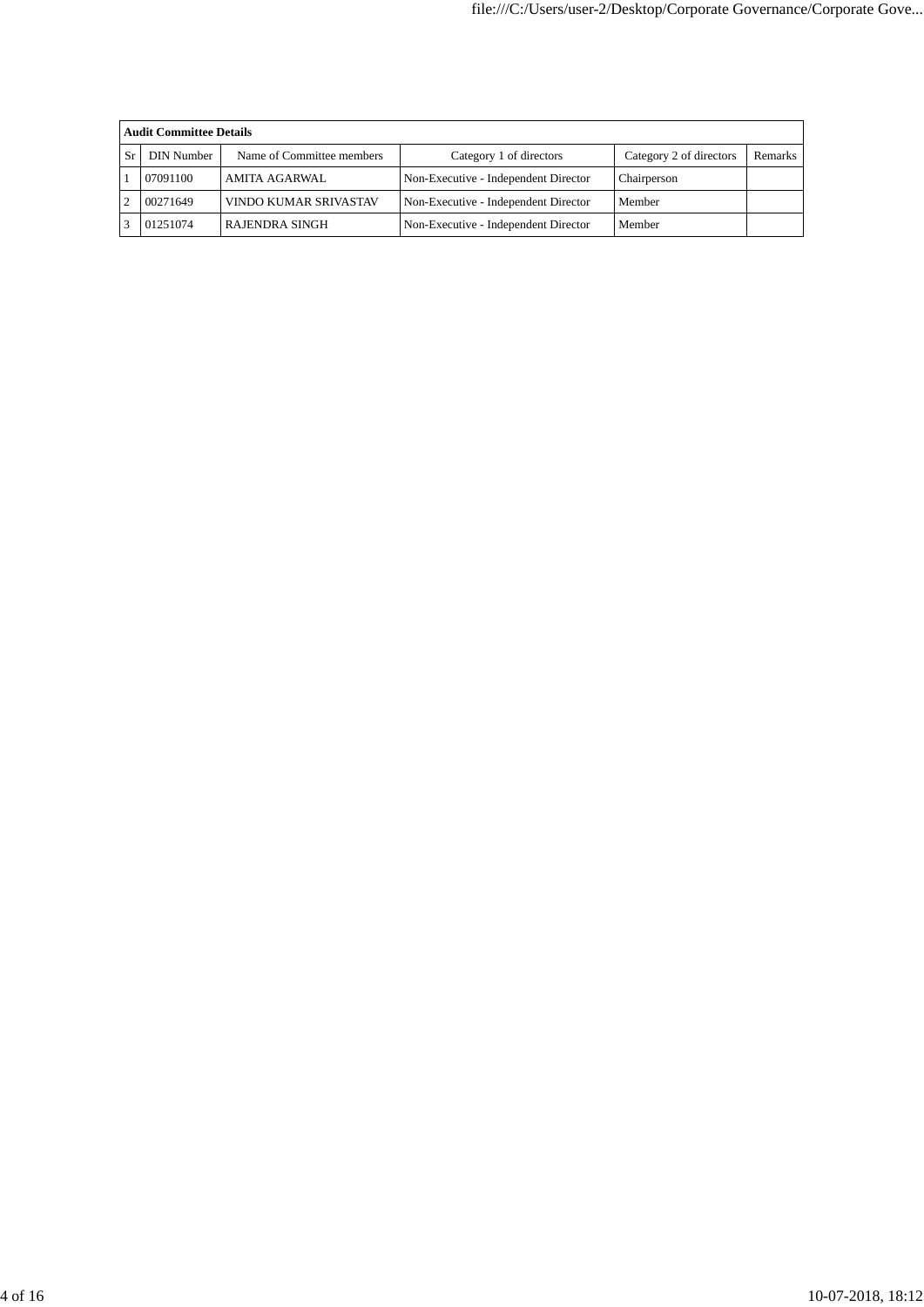|    | Nomination and remuneration committee |                           |                                      |                         |         |  |  |  |  |
|----|---------------------------------------|---------------------------|--------------------------------------|-------------------------|---------|--|--|--|--|
| Sr | DIN Number                            | Name of Committee members | Category 1 of directors              | Category 2 of directors | Remarks |  |  |  |  |
|    | 00271649                              | VINOD KUMAR SRIVASTAV     | Non-Executive - Independent Director | Chairperson             |         |  |  |  |  |
|    | 01251074                              | <b>RAJENDRA SINGH</b>     | Non-Executive - Independent Director | Member                  |         |  |  |  |  |
|    | 07091100                              | AMITA AGARWAL             | Non-Executive - Independent Director | Member                  |         |  |  |  |  |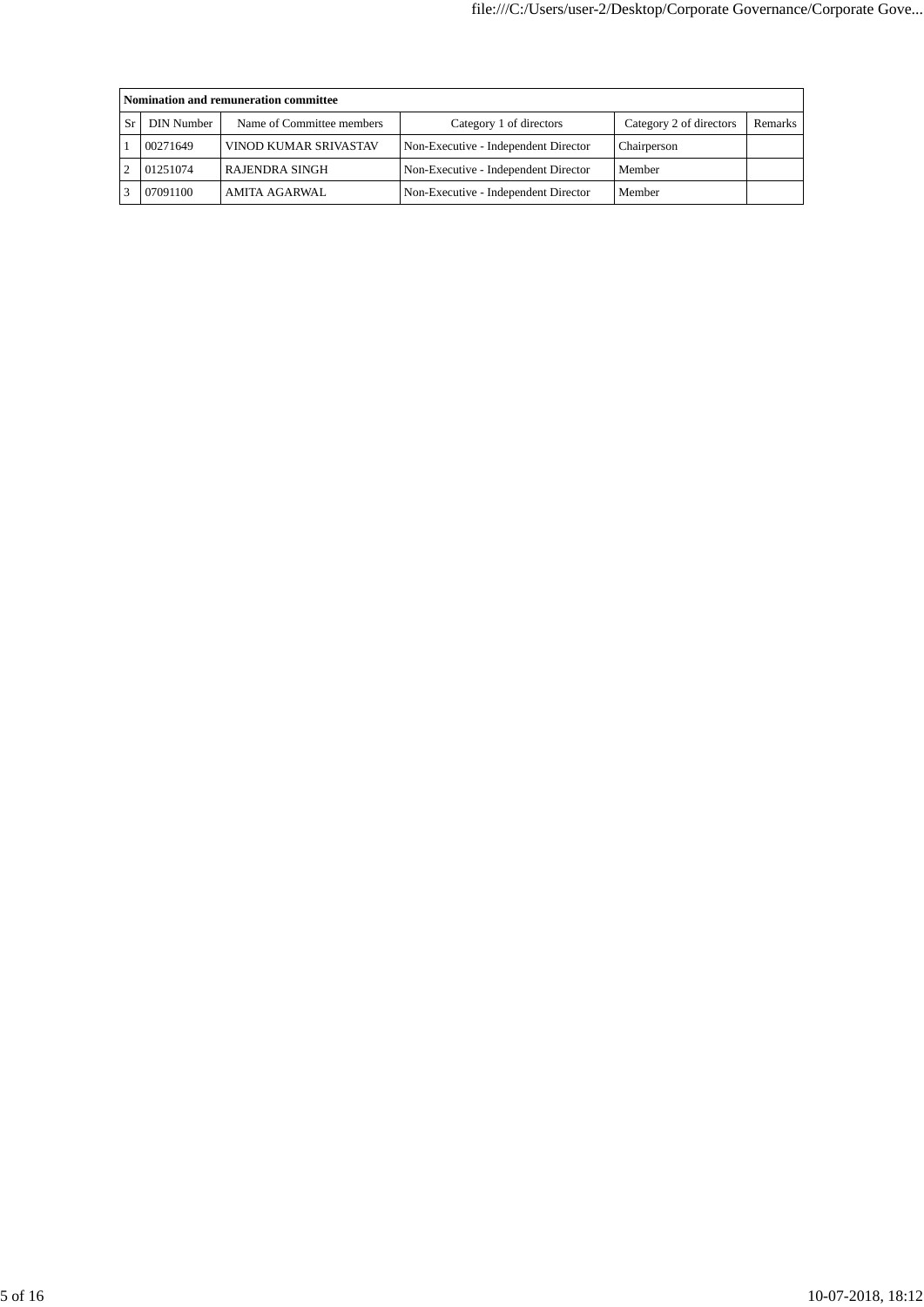| <b>Stakeholders Relationship Committee</b> |                           |                                      |                         |                |  |  |  |  |  |
|--------------------------------------------|---------------------------|--------------------------------------|-------------------------|----------------|--|--|--|--|--|
| DIN Number                                 | Name of Committee members | Category 1 of directors              | Category 2 of directors | <b>Remarks</b> |  |  |  |  |  |
| 00271649                                   | VINOD KUMAR SRIVASTAV     | Non-Executive - Independent Director | Chairperson             |                |  |  |  |  |  |
| 01251074                                   | <b>RAJENDRA SINGH</b>     | Non-Executive - Independent Director | Member                  |                |  |  |  |  |  |
| 00268371                                   | NIRMAL MODI               | <b>Executive Director</b>            | Member                  |                |  |  |  |  |  |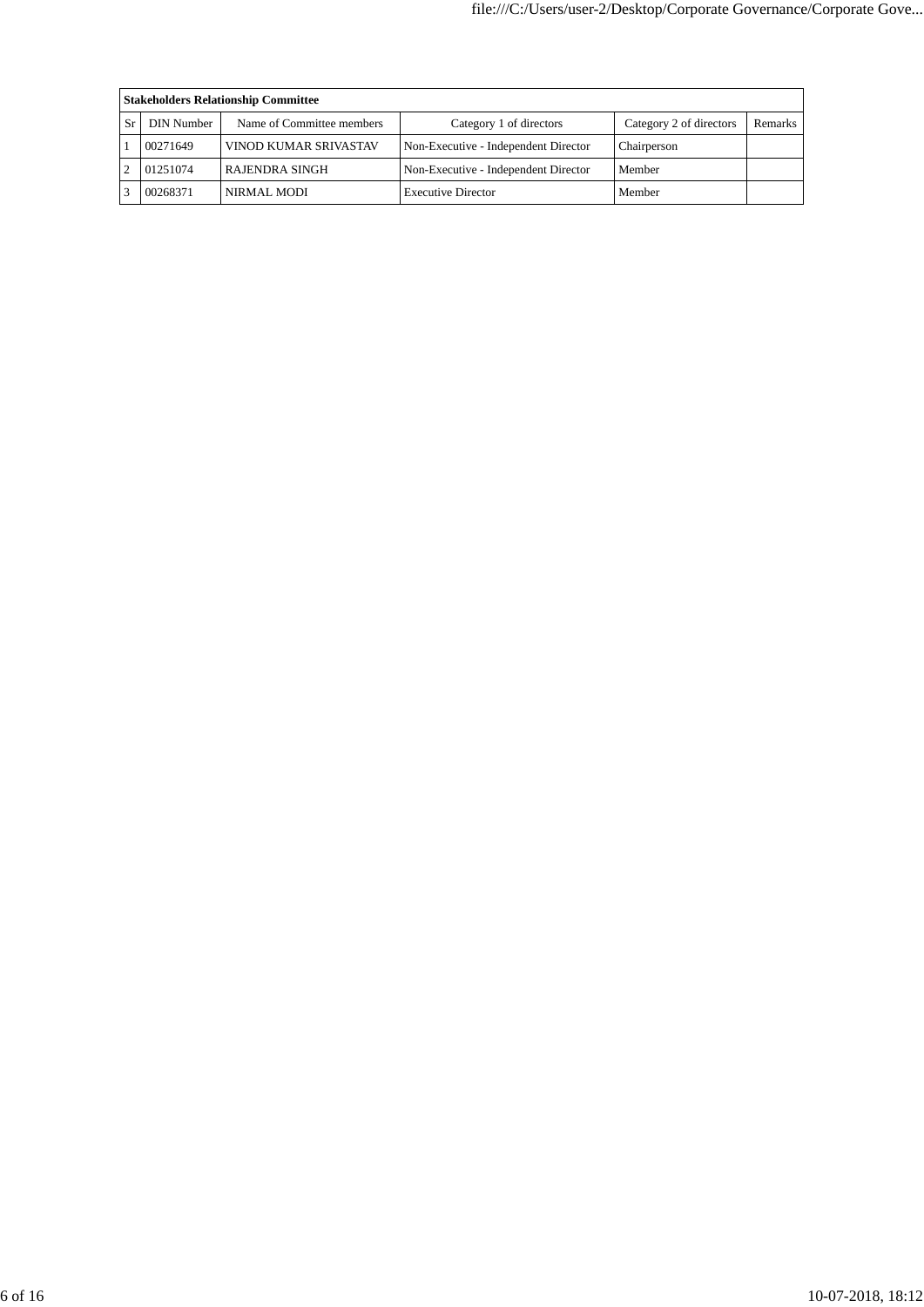| <b>Risk Management Committee</b> |                           |                         |                         |         |  |  |
|----------------------------------|---------------------------|-------------------------|-------------------------|---------|--|--|
| <b>DIN Number</b>                | Name of Committee members | Category 1 of directors | Category 2 of directors | Remarks |  |  |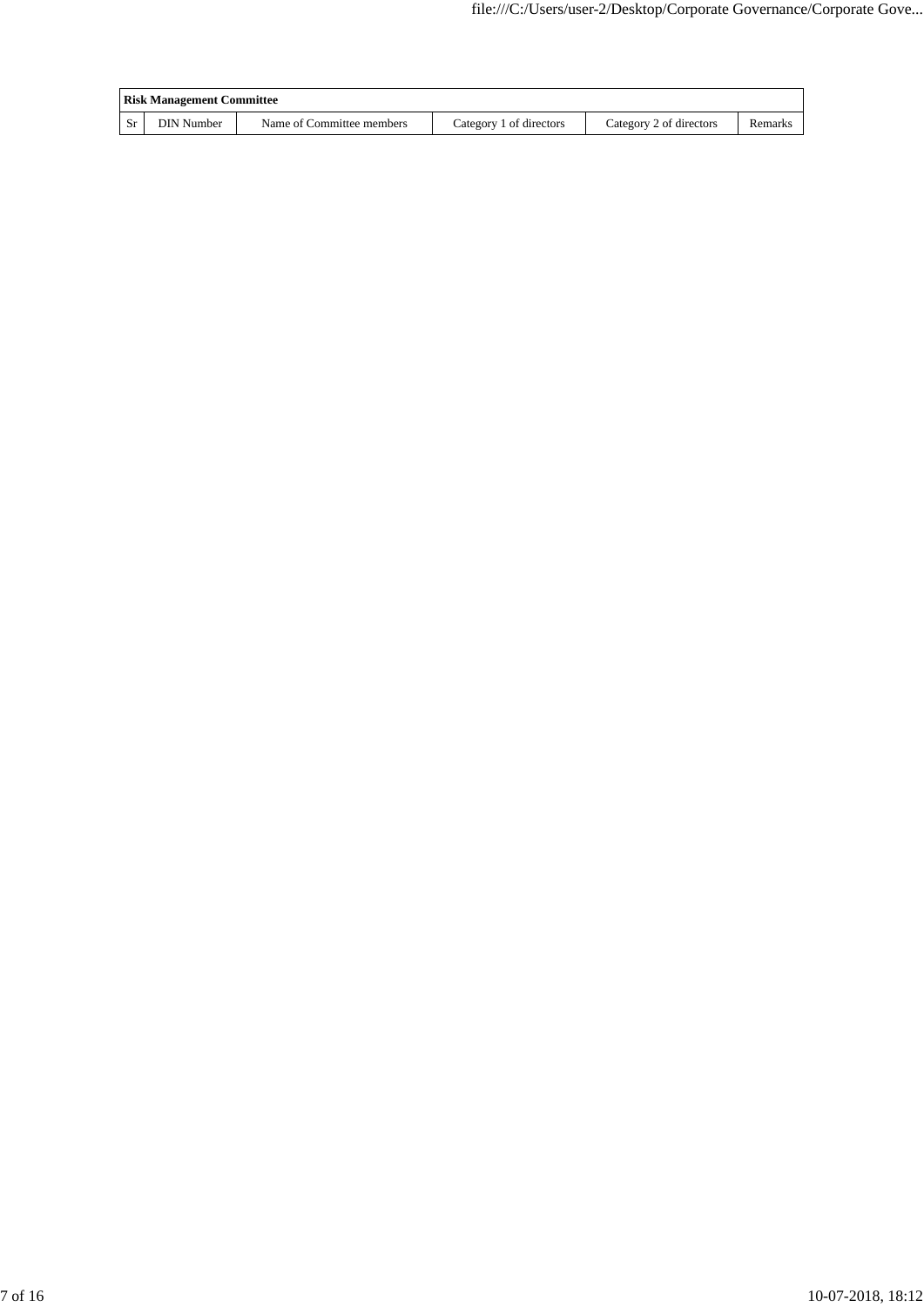| Corporate Social Responsibility Committee |                           |                         |                         |         |  |  |
|-------------------------------------------|---------------------------|-------------------------|-------------------------|---------|--|--|
| <b>DIN Number</b>                         | Name of Committee members | Category 1 of directors | Category 2 of directors | Remarks |  |  |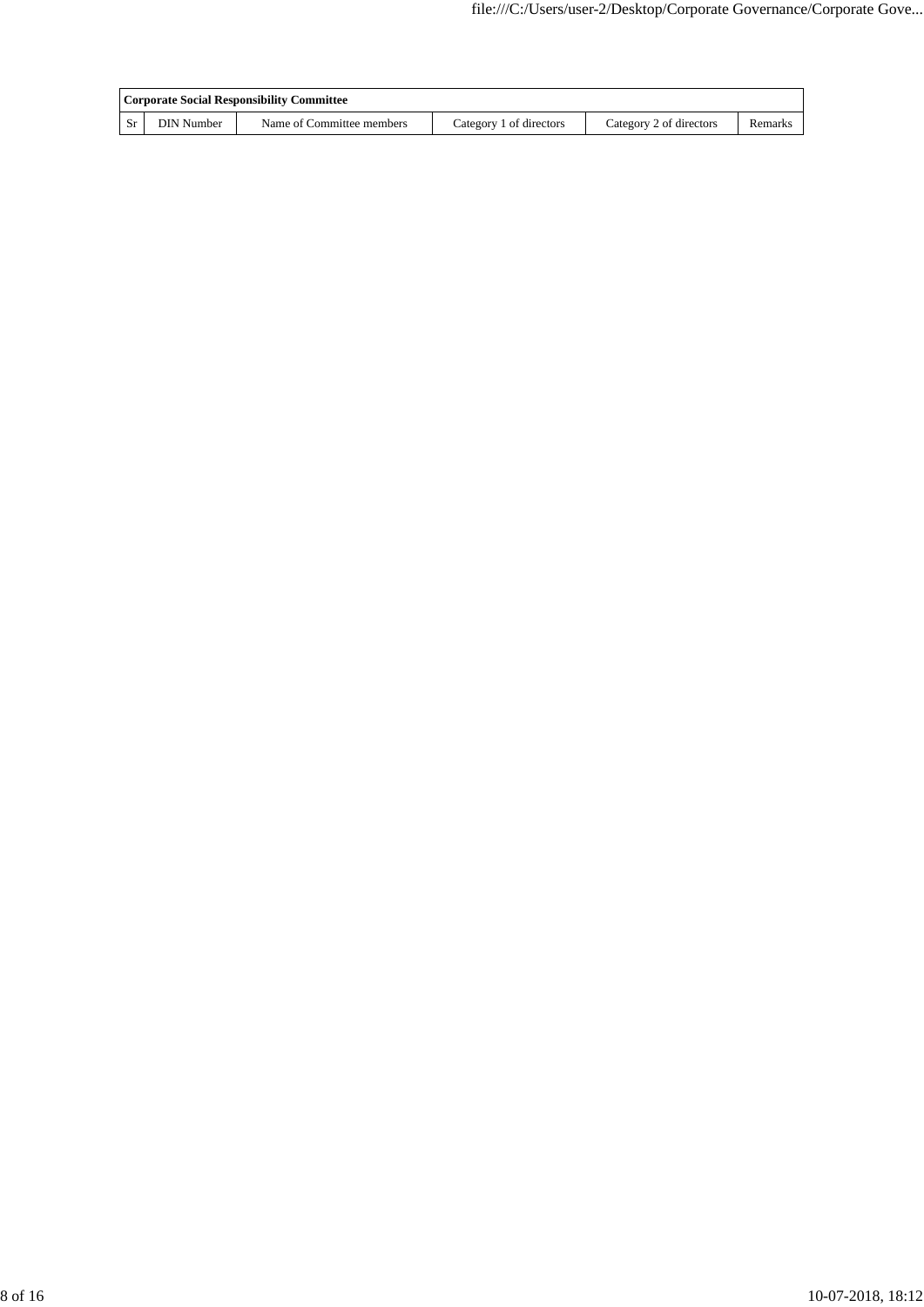| <b>Other Committee</b> |                                                                                                                                     |  |  |
|------------------------|-------------------------------------------------------------------------------------------------------------------------------------|--|--|
|                        | Sr   DIN Number   Name of Committee members   Name of other committee   Category 1 of directors   Category 2 of directors   Remarks |  |  |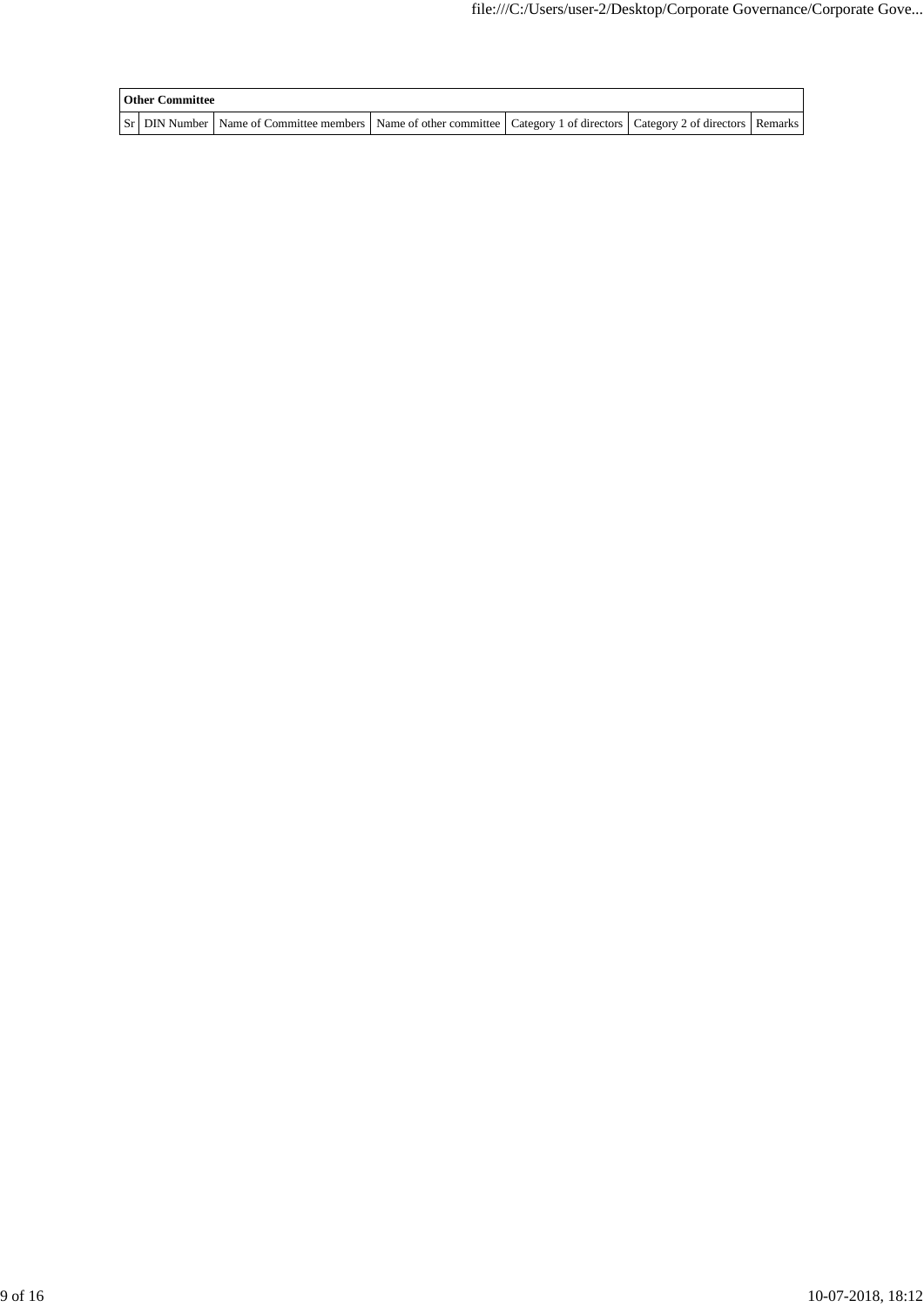|    | <b>Annexure 1</b>                                                |                                                         |                                                                |  |  |  |  |  |
|----|------------------------------------------------------------------|---------------------------------------------------------|----------------------------------------------------------------|--|--|--|--|--|
|    | <b>Annexure 1</b>                                                |                                                         |                                                                |  |  |  |  |  |
|    | <b>III.</b> Meeting of Board of Directors                        |                                                         |                                                                |  |  |  |  |  |
|    | Disclosure of notes on meeting of board of directors explanatory |                                                         |                                                                |  |  |  |  |  |
| Sr | $Date(s)$ of meeting (if any) in the<br>previous quarter         | $Date(s)$ of meeting (if any) in the<br>current quarter | Maximum gap between any two consecutive (in<br>number of days) |  |  |  |  |  |
|    | 14-02-2018                                                       |                                                         |                                                                |  |  |  |  |  |
| 2  | 05-03-2018                                                       |                                                         | 18                                                             |  |  |  |  |  |
| 3  |                                                                  | 02-04-2018                                              | 27                                                             |  |  |  |  |  |
| 4  |                                                                  | 27-06-2018                                              | 85                                                             |  |  |  |  |  |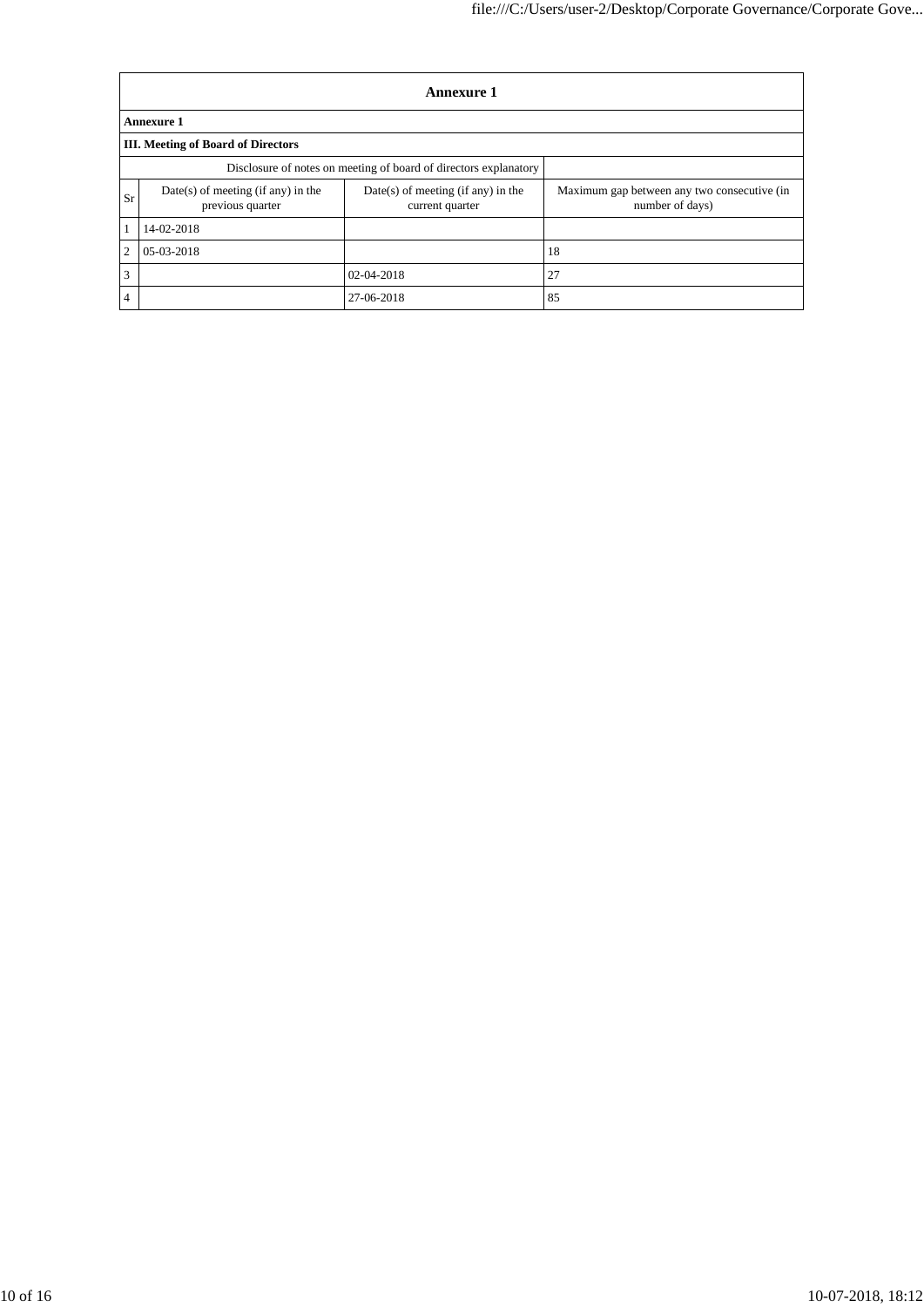|    | <b>Annexure 1</b>                                        |                                                                        |                                                     |                              |                                                                        |                                                                               |                               |  |
|----|----------------------------------------------------------|------------------------------------------------------------------------|-----------------------------------------------------|------------------------------|------------------------------------------------------------------------|-------------------------------------------------------------------------------|-------------------------------|--|
|    | <b>IV. Meeting of Committees</b>                         |                                                                        |                                                     |                              |                                                                        |                                                                               |                               |  |
|    | Disclosure of notes on meeting of committees explanatory |                                                                        |                                                     |                              |                                                                        |                                                                               |                               |  |
| Sr | Name of<br>Committee                                     | $Date(s)$ of meeting<br>of the committee<br>in the relevant<br>quarter | Whether<br>requirement of<br>Ouorum met<br>(Yes/No) | Requirement<br>of Quorum met | $Date(s)$ of meeting<br>of the committee<br>in the previous<br>quarter | Maximum gap<br>between any two<br>consecutive meetings<br>(in number of days) | Name of<br>other<br>committee |  |
|    | <b>Audit Committee</b>                                   | 25-05-2018                                                             | Yes                                                 | $\overline{2}$               | 14-02-2018                                                             | 99                                                                            |                               |  |
| 2  | <b>Audit Committee</b>                                   | 27-06-2018                                                             | <b>Yes</b>                                          | $\overline{2}$               |                                                                        |                                                                               |                               |  |
| 3  | Nomination and<br>remuneration<br>committee              | 27-06-2018                                                             | Yes                                                 | $\overline{2}$               |                                                                        |                                                                               |                               |  |
| 4  | <b>Stakeholders</b><br>Relationship<br>Committee         | 27-06-2018                                                             | Yes                                                 | $\overline{2}$               |                                                                        |                                                                               |                               |  |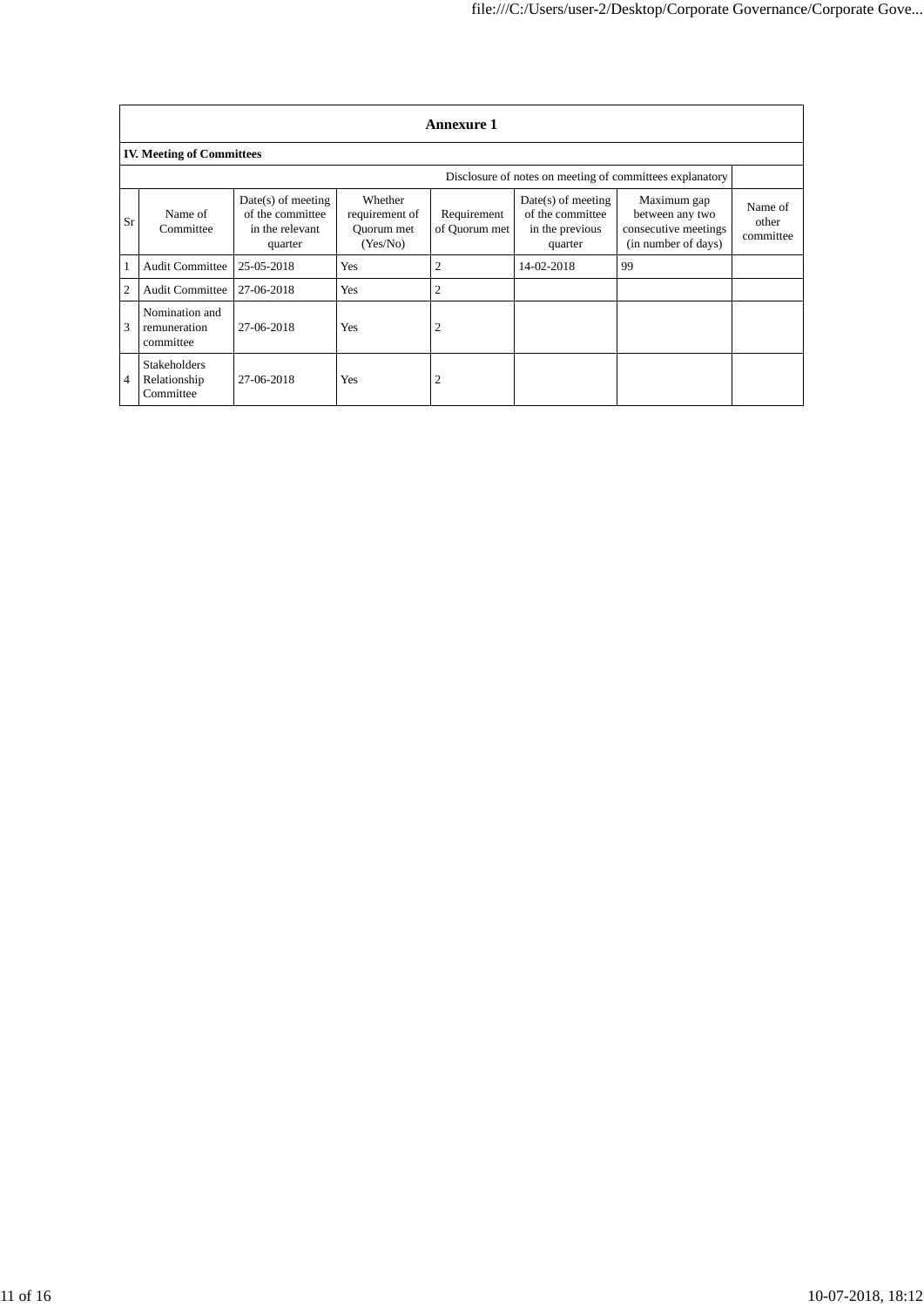| <b>Annexure 1</b>                                                                                         |                                  |                                                                    |  |  |  |  |  |
|-----------------------------------------------------------------------------------------------------------|----------------------------------|--------------------------------------------------------------------|--|--|--|--|--|
| V. Related Party Transactions                                                                             |                                  |                                                                    |  |  |  |  |  |
| Subject                                                                                                   | Compliance status<br>(Yes/No/NA) | If status is "No" details of non-<br>compliance may be given here. |  |  |  |  |  |
| Whether prior approval of audit committee obtained                                                        | <b>Yes</b>                       |                                                                    |  |  |  |  |  |
| Whether shareholder approval obtained for material RPT                                                    | NA                               |                                                                    |  |  |  |  |  |
| Whether details of RPT entered into pursuant to omnibus approval<br>have been reviewed by Audit Committee | Yes                              |                                                                    |  |  |  |  |  |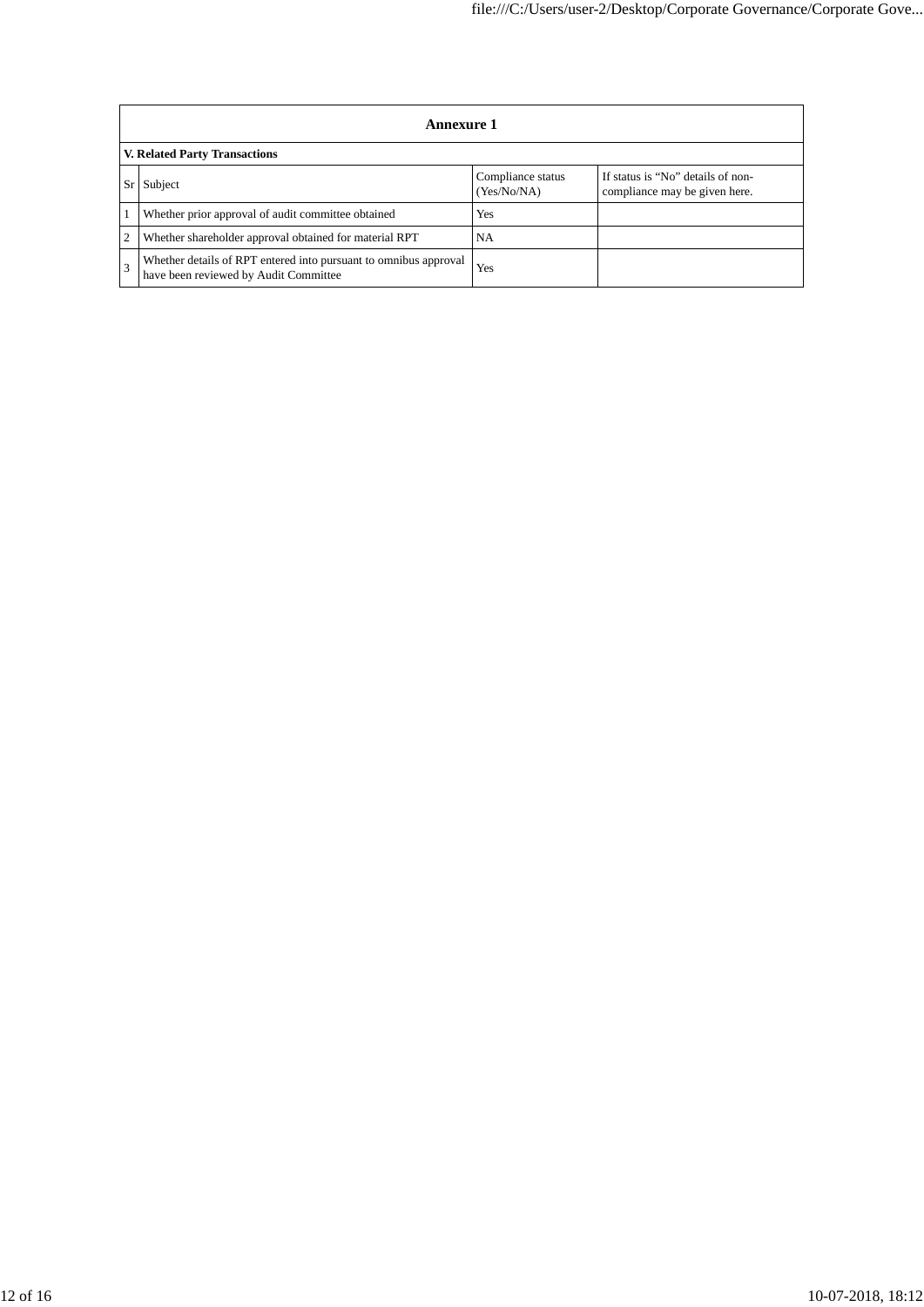| <b>Annexure 1</b>       |                                                                                                                                                                                                                 |                               |  |  |
|-------------------------|-----------------------------------------------------------------------------------------------------------------------------------------------------------------------------------------------------------------|-------------------------------|--|--|
| <b>VI.</b> Affirmations |                                                                                                                                                                                                                 |                               |  |  |
| Sr <sub>1</sub>         | Subject                                                                                                                                                                                                         | Compliance status<br>(Yes/No) |  |  |
|                         | The composition of Board of Directors is in terms of SEBI (Listing obligations and disclosure requirements)<br>Regulations, 2015                                                                                | Yes                           |  |  |
| $\overline{c}$          | The composition of the following committees is in terms of SEBI(Listing obligations and disclosure<br>requirements) Regulations, 2015 a. Audit Committee                                                        | Yes                           |  |  |
| $\mathcal{R}$           | The composition of the following committees is in terms of SEBI(Listing obligations and disclosure<br>requirements) Regulations, 2015. b. Nomination & remuneration committee                                   | Yes                           |  |  |
| $\overline{4}$          | The composition of the following committees is in terms of SEBI(Listing obligations and disclosure<br>requirements) Regulations, 2015. c. Stakeholders relationship committee                                   | Yes                           |  |  |
| $\overline{5}$          | The composition of the following committees is in terms of SEBI(Listing obligations and disclosure<br>requirements) Regulations, 2015. d. Risk management committee (applicable to the top 100 listed entities) | <b>NA</b>                     |  |  |
| 6                       | The committee members have been made aware of their powers, role and responsibilities as specified in SEBI<br>(Listing obligations and disclosure requirements) Regulations, 2015.                              | Yes                           |  |  |
| $\overline{7}$          | The meetings of the board of directors and the above committees have been conducted in the manner as specified<br>in SEBI (Listing obligations and disclosure requirements) Regulations, 2015.                  | Yes                           |  |  |
| 8                       | This report and/or the report submitted in the previous quarter has been placed before Board of Directors.                                                                                                      | Yes                           |  |  |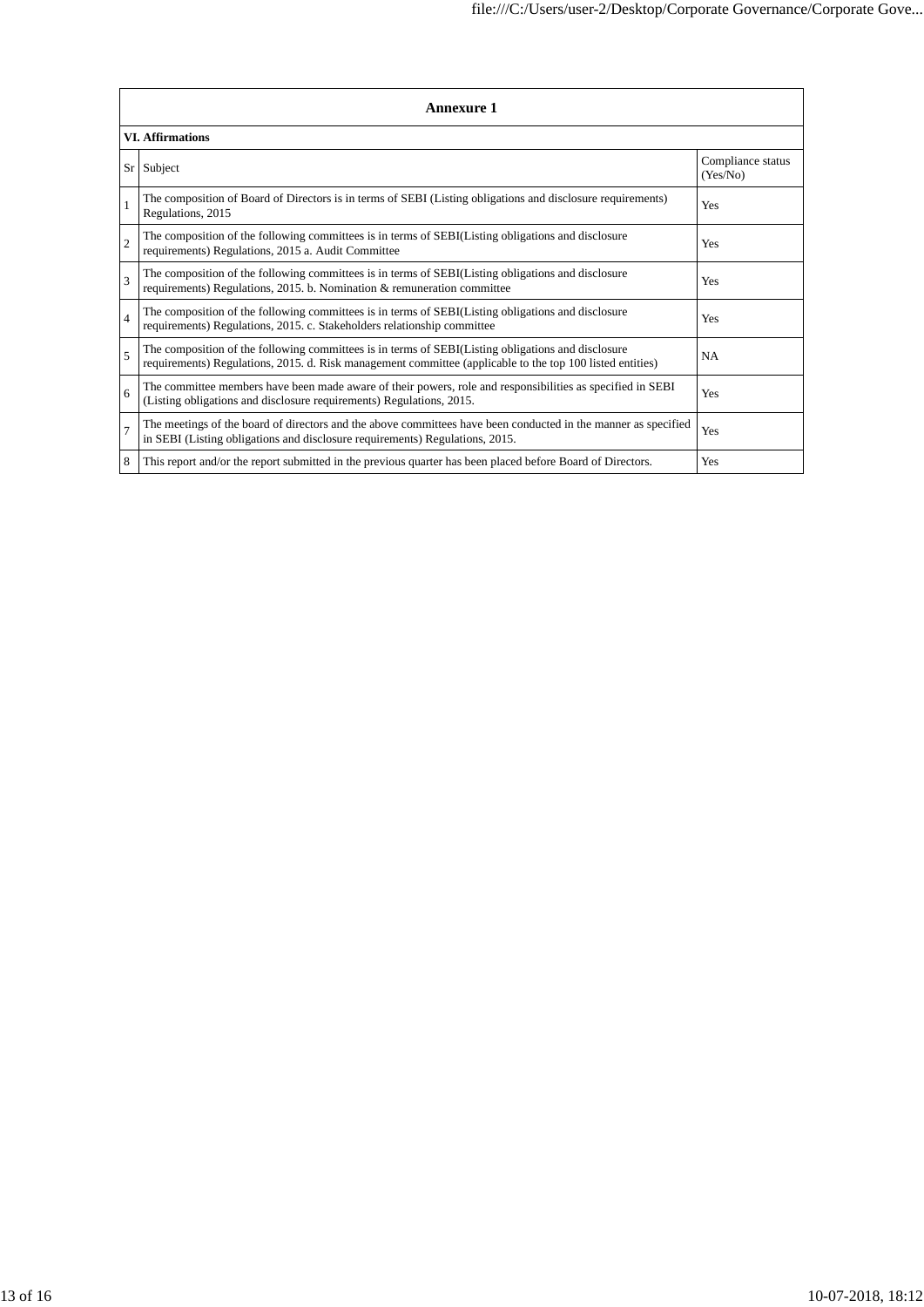|               | <b>Annexure 1</b> |                                         |  |
|---------------|-------------------|-----------------------------------------|--|
| <sub>Sr</sub> | Subject           | Compliance status                       |  |
|               | Name of signatory | POOJA SINGH                             |  |
|               | Designation       | Company Secretary and Compliance Office |  |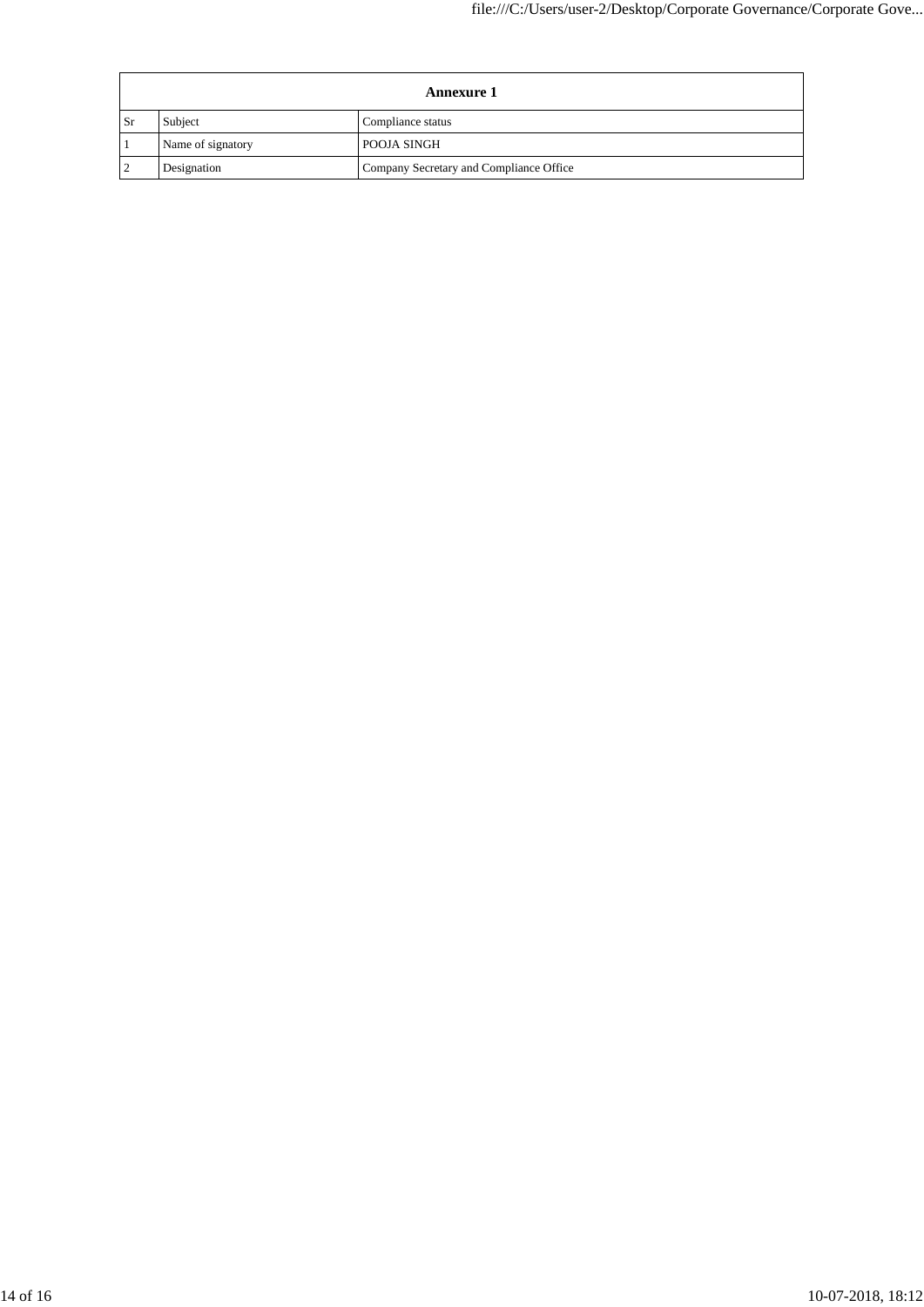| <b>Signatory Details</b> |                                         |  |
|--------------------------|-----------------------------------------|--|
| Name of signatory        | <b>POOJA SINGH</b>                      |  |
| Designation of person    | Company Secretary and Compliance Office |  |
| Place                    | KOLKATA                                 |  |
| Date                     | 10-07-2018                              |  |